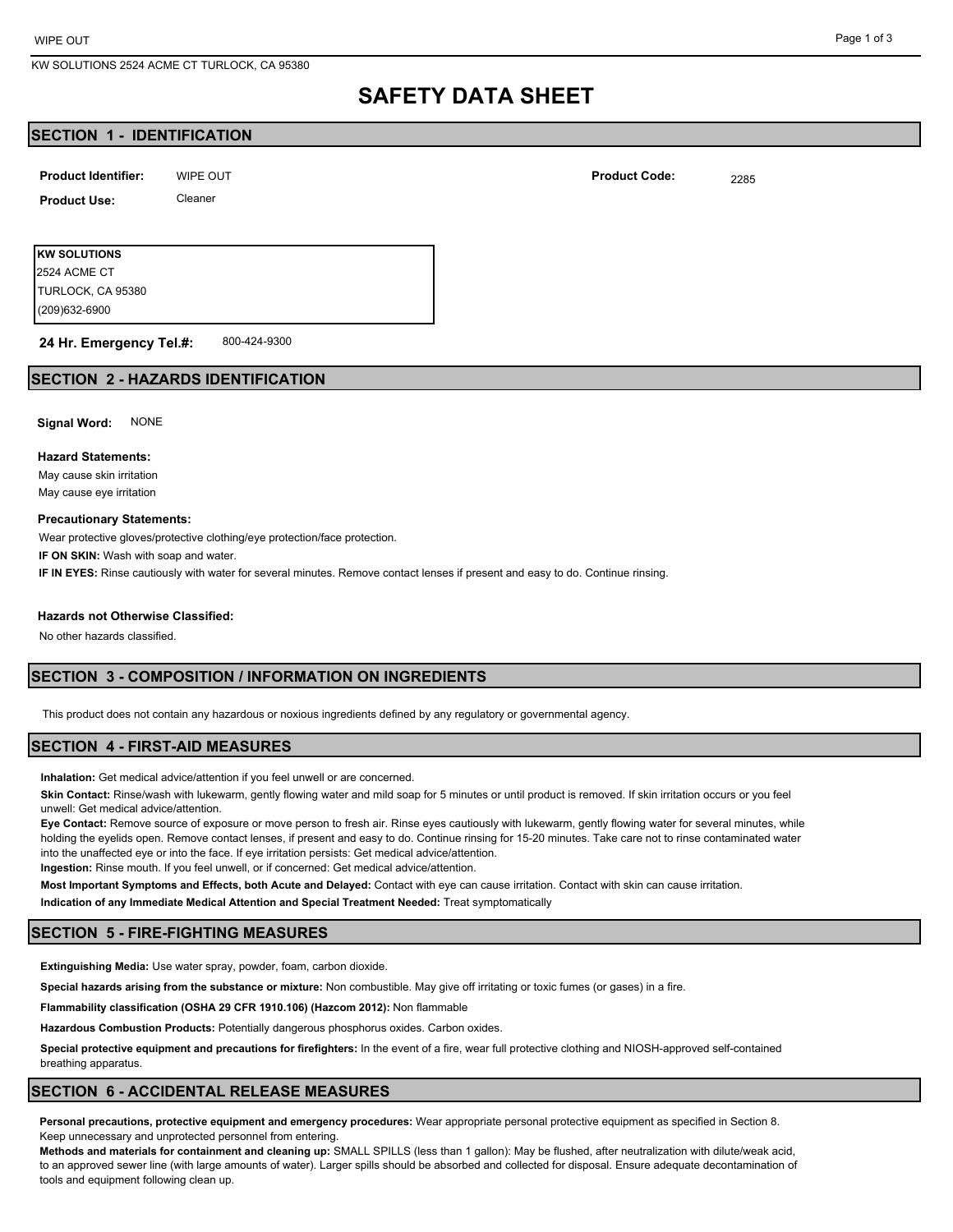# **SAFETY DATA SHEET**

## **SECTION 7 - HANDLING AND STORAGE**

**Precautions for Safe Handling:** Wear at least chemical resistant gloves and eye protection, face shield, and chemical resistant garments when handling, moving or using this product. Do not contaminate water, food, or feed by storage or disposal.

**Conditions for Safe Storage:** Keep product in tightly closed container when not in use. Do not drop, roll or skid drum.

**Incompatible Materials:** Acids, bases and strong oxidizers.

## **SECTION 8 - EXPOSURE CONTROLS / PERSONAL PROTECTION**

**Ventilation and engineering measures:** Forced air, local exhaust, or open air is adequate.

**Respiratory Protection:** No additional respiratory protection needed.

**Skin Protection:** Wear chemical resistant gloves and chemical resistant garments when handling, wash garments before re-use.

**Eye/Face Protection:** Wear safety glasses, goggles and/or face shield to prevent eye contact.

**Other Protective Equipment:** Eye wash facility and emergency shower should be in close proximity.

**General Hygiene Conditions:** Do not eat, drink or smoke when using this product. Wash thoroughly after handling. Remove and wash contaminated clothing before re-use. Handle in accordance with good industry hygiene and safety practice.

#### **SECTION 9 - PHYSICAL AND CHEMICAL PROPERTIES**

**Appearance:** Blue clear liquid **Odor:** Odorless **Odor threshold: pH:** 8-9 **Melting/Freezing point:** No information available. **Initial boiling point and boiling range:** No information available. **Flammability (solid, gas):** Non flammable. **Specific Gravity:**1.02 g/mL **Solubility in Water:** Complete **Decomposition temperature:** No information available. **Viscosity:** 15-25 cSt at 20ºC / 68ºF

### **SECTION 10 - STABILITY AND REACTIVITY**

**Reactivity:** Strong bases/acids/oxidizing agents **Chemical Stability:** Stable under normal conditions **Possibility of Hazardous Reactions:** May react with incompatible materials **Conditions to Avoid:** Avoid contact with strong acids and oxidizers. Avoid chlorine and strong reducing agents when using or storing this product. **Incompatible Materials:** Chlorine, strong reducing agents. Acids, bases and strong oxidizers. **Hazardous Decomposition Products:** Potentially dangerous phosphorous oxides. Carbon oxides.

## **SECTION 11 - TOXICOLOGICAL INFORMATION**

#### **Information on likely routes of exposure:**

Routes of entry - inhalation: YES

Routes of entry - skin & eye: YES

Routes of entry - ingestion: YES

Routes of entry - skin absorption: NO

#### **Potential Health Effects:**

**Signs and symptoms of short term (acute) exposure:**

**Inhalation:** May cause irritation to respiratory system.

**Ingestion:** May cause irritation to digestive system

**Skin:** May cause skin irritation including redness, edema, swelling, rash, scaling or blistering, drying and/or cracking of skin.

**Eye:** May cause redness, stinging, tearing, swelling, itching and/or irritation of the eye. Possible eye damage if left untreated.